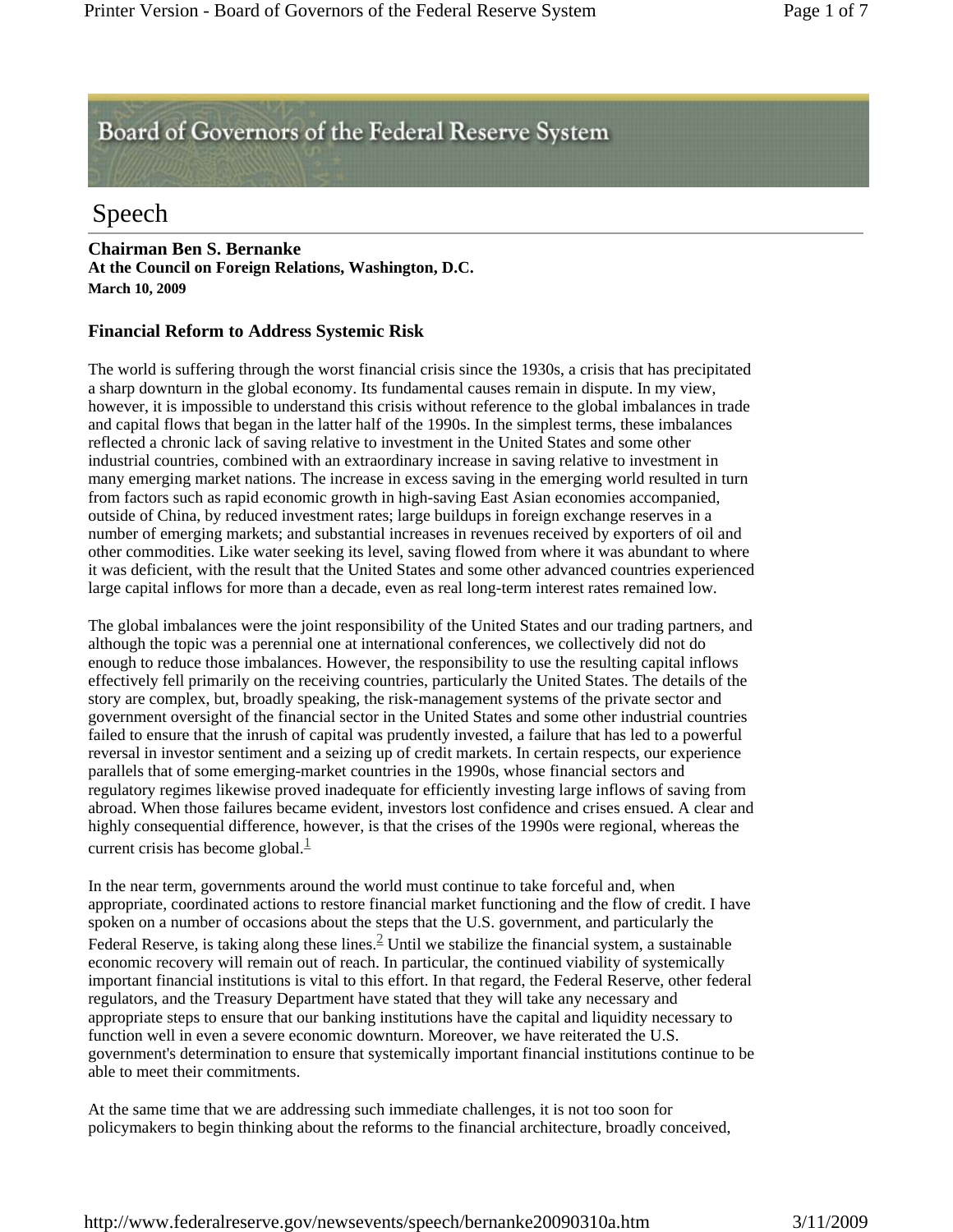that could help prevent a similar crisis from developing in the future. We must have a strategy that regulates the financial system as a whole, in a holistic way, not just its individual components. In particular, strong and effective regulation and supervision of banking institutions, although necessary for reducing systemic risk, are not sufficient by themselves to achieve this aim.

Today, I would like to talk about four key elements of such a strategy. First, we must address the problem of financial institutions that are deemed too big--or perhaps too interconnected--to fail. Second, we must strengthen what I will call the financial infrastructure--the systems, rules, and conventions that govern trading, payment, clearing, and settlement in financial markets--to ensure that it will perform well under stress. Third, we should review regulatory policies and accounting rules to ensure that they do not induce excessive procyclicality--that is, do not overly magnify the ups and downs in the financial system and the economy. Finally, we should consider whether the creation of an authority specifically charged with monitoring and addressing systemic risks would help protect the system from financial crises like the one we are currently experiencing. My discussion today will focus on the principles that should guide regulatory reform, leaving aside important questions concerning how the current regulatory structure might be reworked to reduce balkanization and overlap and increase effectiveness. I also will not say much about the international dimensions of the issue but will take as self-evident that, in light of the global nature of financial institutions and markets, the reform of financial regulation and supervision should be coordinated internationally to the greatest extent possible.

#### **Too Big to Fail**

In a crisis, the authorities have strong incentives to prevent the failure of a large, highly interconnected financial firm, because of the risks such a failure would pose to the financial system and the broader economy. However, the belief of market participants that a particular firm is considered too big to fail has many undesirable effects. For instance, it reduces market discipline and encourages excessive risk-taking by the firm. It also provides an artificial incentive for firms to grow, in order to be perceived as too big to fail. And it creates an unlevel playing field with smaller firms, which may not be regarded as having implicit government support. Moreover, government rescues of too-big-to-fail firms can be costly to taxpayers, as we have seen recently. Indeed, in the present crisis, the too-big-to-fail issue has emerged as an enormous problem.

In the midst of this crisis, given the highly fragile state of financial markets and the global economy, government assistance to avoid the failures of major financial institutions has been necessary to avoid a further serious destabilization of the financial system, and our commitment to avoiding such a failure remains firm. Looking to the future, however, it is imperative that policymakers address this issue by better supervising systemically critical firms to prevent excessive risk-taking and by strengthening the resilience of the financial system to minimize the consequences when a large firm must be unwound.

Achieving more effective supervision of large and complex financial firms will require a number of actions. First, supervisors need to move vigorously--as we are already doing--to address the weaknesses at major financial institutions in capital adequacy, liquidity management, and risk management that have been revealed by the crisis. In particular, policymakers must insist that the large financial firms that they supervise be capable of monitoring and managing their risks in a timely manner and on an enterprise-wide basis. In that regard, the Federal Reserve has been looking carefully at risk-management practices at systemically important institutions to identify best practices, assess firms' performance, and require improvement where deficiencies are identified. $3$ Any firm whose failure would pose a systemic risk must receive especially close supervisory oversight of its risk-taking, risk management, and financial condition, and be held to high capital and liquidity standards. $\frac{4}{3}$  In light of the global reach and diversified operations of many large financial firms, international supervisors of banks, securities firms, and other financial institutions must collaborate and cooperate on these efforts.

Second, we must ensure a robust framework--both in law and practice--for consolidated supervision of all systemically important financial firms organized as holding companies. The consolidated supervisors must have clear authority to monitor and address safety and soundness concerns in all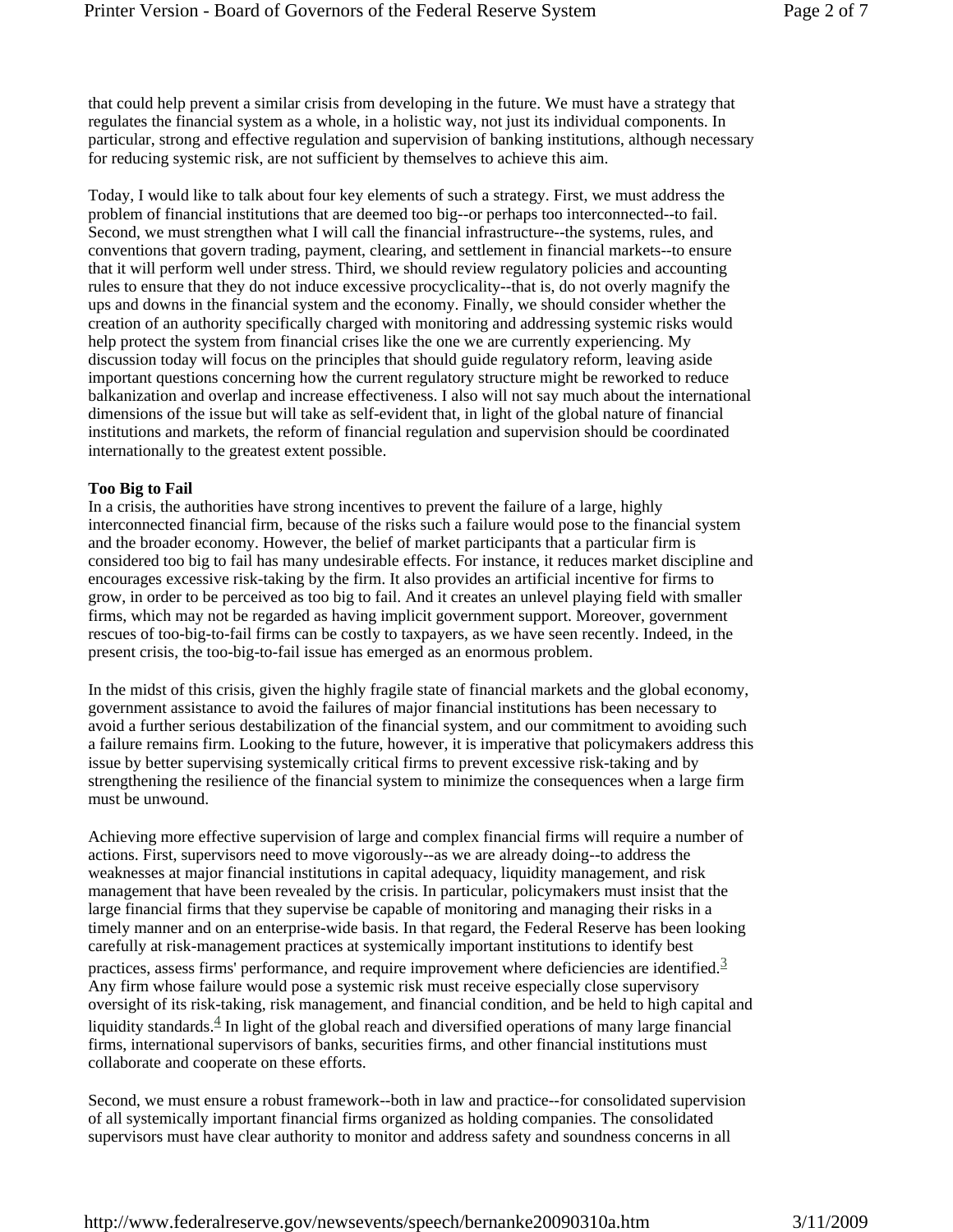parts of the organization, not just the holding company. Broad-based application of the principle of consolidated supervision would also serve to eliminate gaps in oversight that would otherwise allow risk-taking to migrate from more-regulated to less-regulated sectors.

Third, looking beyond the current crisis, the United States also needs improved tools to allow the orderly resolution of a systemically important nonbank financial firm, including a mechanism to cover the costs of the resolution. In most cases, federal bankruptcy laws provide an appropriate framework for the resolution of nonbank financial institutions. However, this framework does not sufficiently protect the public's strong interest in ensuring the orderly resolution of nondepository financial institutions when a failure would pose substantial systemic risks. Improved resolution procedures for these firms would help reduce the too-big-to-fail problem by narrowing the range of circumstances that might be expected to prompt government intervention to keep the firm operating.

Developing appropriate resolution procedures for potentially systemic financial firms, including bank holding companies, is a complex and challenging task. Models do exist, though, including the process currently in place under the Federal Deposit Insurance Act (FDIA) for dealing with failing insured depository institutions and the framework established for Fannie Mae and Freddie Mac under the Housing and Economic Recovery Act of 2008. Both models allow a government agency to take control of a failing institution's operations and management, act as conservator or receiver for the institution, and establish a "bridge" institution to facilitate an orderly sale or liquidation of the firm. The authority to "bridge" a failing institution through a receivership to a new entity reduces the potential for market disruption while limiting moral hazard and mitigating any adverse impact of government intervention on market discipline.

The new resolution regime would need to be carefully crafted. For example, clear guidelines must define which firms could be subject to the alternative regime and the process for invoking that regime, analogous perhaps to the procedures for invoking the so-called systemic risk exception under the FDIA. In addition, given the global operations of many large and complex financial firms and the complex regulatory structures under which they operate, any new regime must be structured to work as seamlessly as possible with other domestic or foreign insolvency regimes that might apply to one or more parts of the consolidated organization.

#### **Strengthening the Financial Infrastructure**

The first element of my proposed reform agenda covers systemically important institutions considered individually. The second element focuses on interactions among firms as mediated by what I have called the financial infrastructure, or the financial plumbing if you will: the institutions that support trading, payments, clearing, and settlement. Here the aim should be not only to help make the financial system as a whole better able to withstand future shocks, but also to mitigate moral hazard and the problem of too big to fail by reducing the range of circumstances in which systemic stability concerns might prompt government intervention. I'll give several examples.

Since September 2005, the Federal Reserve Bank of New York has been leading a major joint initiative by the public and private sectors to improve arrangements for clearing and settling credit default swaps (CDS) and other over-the-counter (OTC) derivatives. As a result, the accuracy and timeliness of trade information has improved significantly. However, the infrastructure for managing these derivatives is still not as efficient or transparent as that for more mature instruments. The Federal Reserve Bank of New York, in conjunction with other domestic and foreign supervisors, will continue to work toward establishing increasingly stringent targets and performance standards for market participants. To help alleviate counterparty credit concerns, regulators are also encouraging the development of well-regulated and prudently managed central clearing counterparties for OTC trades.<sup>5</sup> Just last week, we approved the application for membership in the Federal Reserve System of ICE Trust, a trust company that proposes to operate as a central counterparty and clearinghouse for CDS transactions.

The Federal Reserve and other authorities also are focusing on enhancing the resilience of the triparty repurchase agreement (repo) market, in which the primary dealers and other major banks and broker-dealers obtain very large amounts of secured financing from money market mutual funds and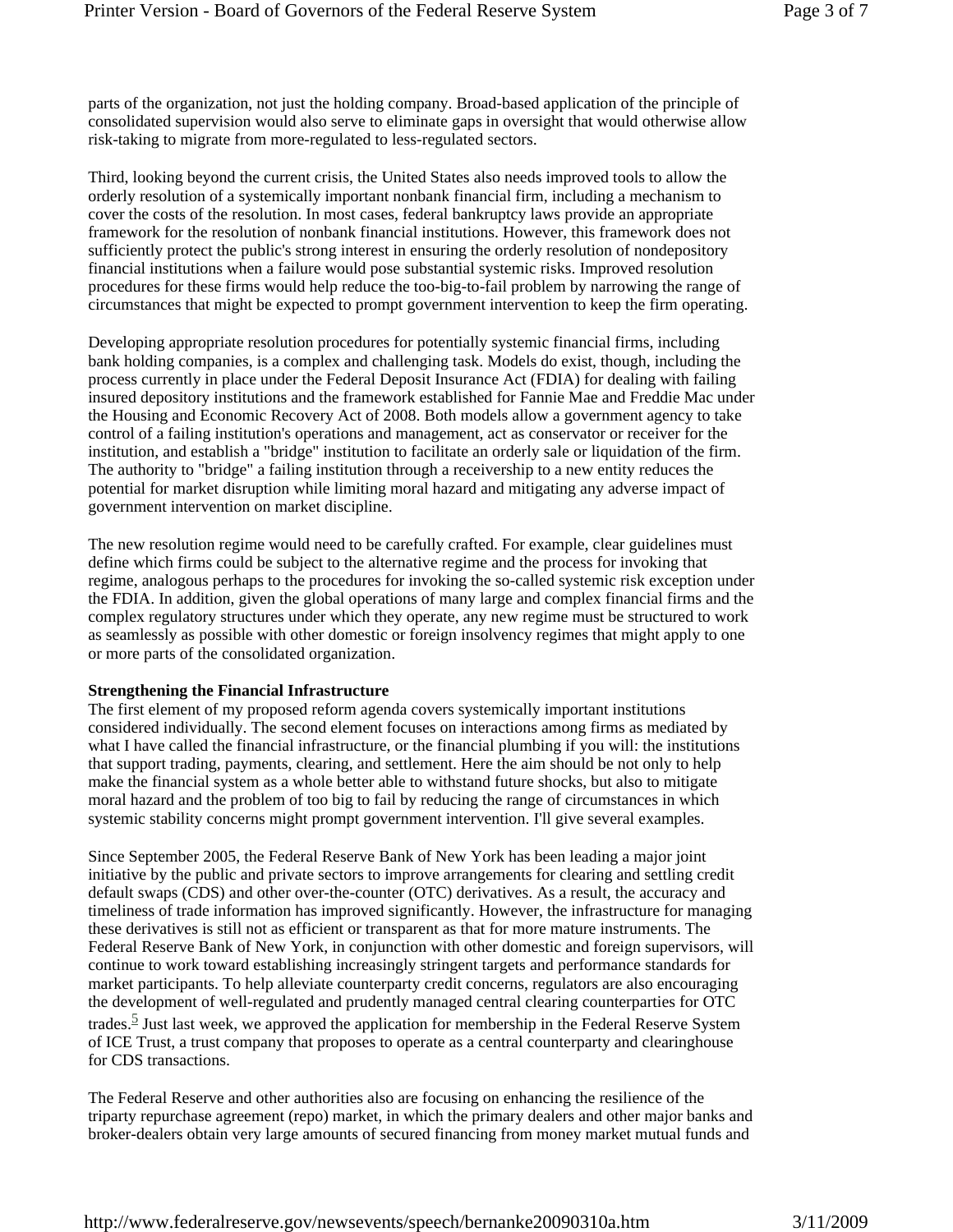other short-term, risk-averse sources of funding.<sup>6</sup> For some time, market participants have been working to develop a contingency plan for handling a loss of confidence in either of the two clearing banks that facilitate the settlement of triparty repos. Recent experience demonstrates the need for additional measures to enhance the resilience of these markets, particularly as large borrowers have experienced acute stress. The Federal Reserve's Primary Dealer Credit Facility, launched in the wake of the Bear Stearns collapse and expanded in the aftermath of the Lehman Brothers bankruptcy, has stabilized this critical market, and market confidence has been maintained. However, this program was adopted under our emergency powers to address unusual and exigent circumstances. Therefore, more-permanent reforms are needed. For example, it may be worthwhile considering the costs and benefits of a central clearing system for this market, given the magnitude of exposures generated and the vital importance of the market to both dealers and investors.

More broadly, both the operational performance of key payment and settlement systems and their ability to manage counterparty and market risks in both normal and stressed environments are critical to the stability of the broader financial system. Currently, the Federal Reserve relies on a patchwork of authorities, largely derived from our role as a banking supervisor, as well as on moral suasion to help ensure that critical payment and settlement systems have the necessary procedures and controls in place to manage their risks. By contrast, many major central banks around the world have an explicit statutory basis for their oversight of these systems. Given how important robust payment and settlement systems are to financial stability, a good case can be made for granting the Federal Reserve explicit oversight authority for systemically important payment and settlement systems.

Another issue that warrants attention is the potential fragility of the money market mutual fund sector. Last fall, as a result of losses on Lehman Brothers commercial paper, a prominent money market mutual fund "broke the buck"--that is, was unable to maintain a net asset value of \$1 per share. Over subsequent days, fearful investors withdrew more than \$250 billion from prime money market mutual funds. The magnitude of these withdrawals decreased only after the Treasury announced a guarantee program for money market mutual fund investors and the Federal Reserve established a new lending program to support liquidity in the asset-backed commercial paper market.

In light of the importance of money market mutual funds--and, in particular, the crucial role they play in the commercial paper market, a key source of funding for many businesses--policymakers should consider how to increase the resiliency of those funds that are susceptible to runs. One approach would be to impose tighter restrictions on the instruments in which money market mutual funds can invest, potentially requiring shorter maturities and increased liquidity. A second approach would be to develop a limited system of insurance for money market mutual funds that seek to maintain a stable net asset value. For either of these approaches or others, it would be important to consider the implications not only for the money market mutual fund industry itself, but also for the distribution of liquidity and risk in the financial system as a whole.

#### **Procyclicality in the Regulatory System**

It seems obvious that regulatory and supervisory policies should not themselves put unjustified pressure on financial institutions or inappropriately inhibit lending during economic downturns. However, there is some evidence that capital standards, accounting rules, and other regulations have made the financial sector excessively procyclical--that is, they lead financial institutions to ease credit in booms and tighten credit in downturns more than is justified by changes in the creditworthiness of borrowers, thereby intensifying cyclical changes.

For example, capital regulations require that banks' capital ratios meet or exceed fixed minimum standards for the bank to be considered safe and sound by regulators.<sup>7</sup> Because banks typically find raising capital to be difficult in economic downturns or periods of financial stress, their best means of boosting their regulatory capital ratios during difficult periods may be to reduce new lending, perhaps more so than is justified by the credit environment. We should review capital regulations to ensure that they are appropriately forward-looking, and that capital is allowed to serve its intended role as a buffer--one built up during good times and drawn down during bad times in a manner consistent with safety and soundness.  $8 \text{ In the area of prudential supervision, we should also ensure}$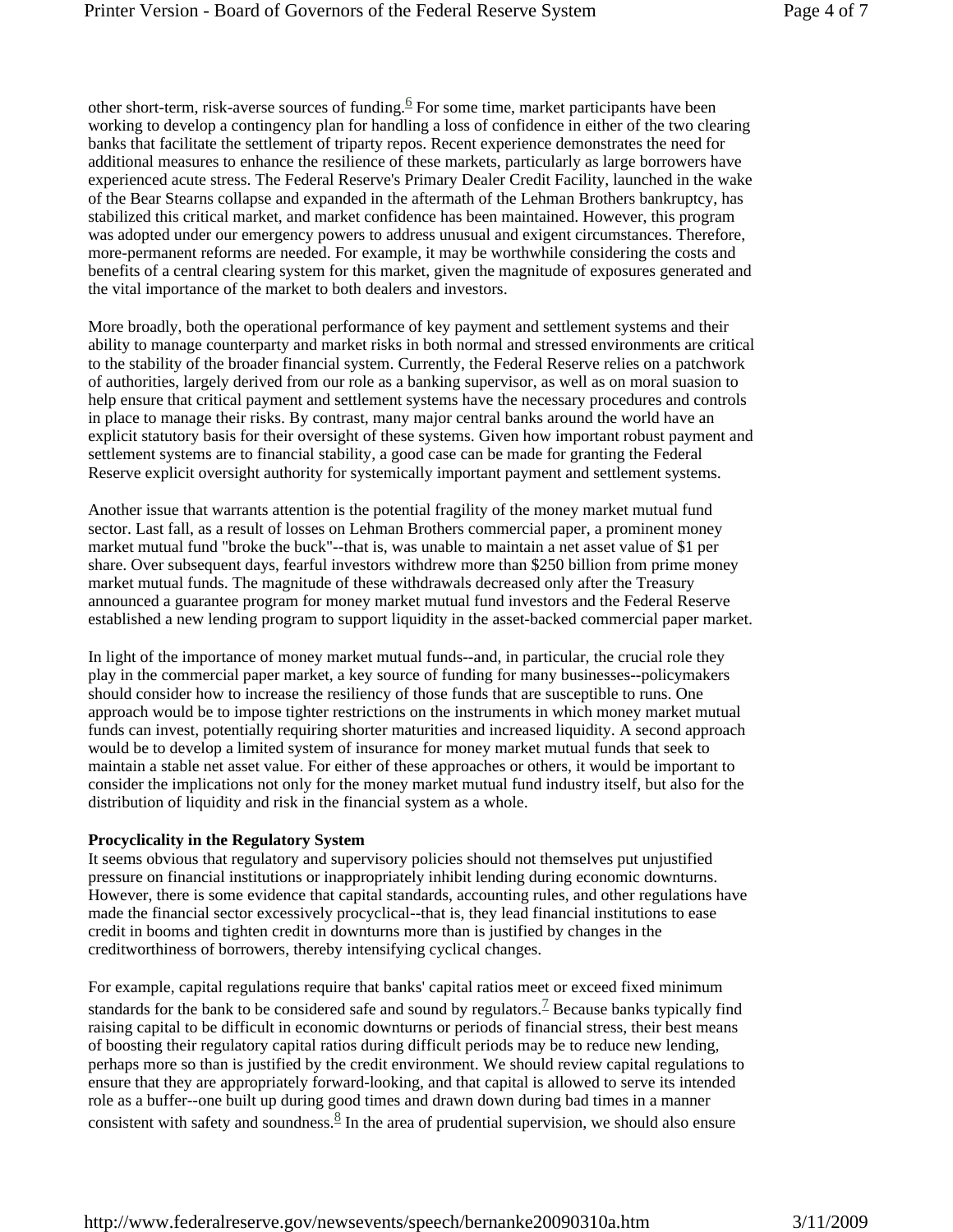that bank examiners appropriately balance the need for caution and the benefits of maintaining profitable lending relationships when evaluating bank loan policies.

The ongoing move by those who set accounting standards toward requirements for improved disclosure and greater transparency is a positive development that deserves full support. However, determining appropriate valuation methods for illiquid or idiosyncratic assets can be very difficult, to put it mildly. Similarly, there is considerable uncertainty regarding the appropriate levels of loan loss reserves over the cycle. As a result, further review of accounting standards governing valuation and loss provisioning would be useful, and might result in modifications to the accounting rules that reduce their procyclical effects without compromising the goals of disclosure and transparency. Indeed, work is underway on these issues through the Financial Stability Forum, and the results of that work may prove useful for U.S. policymakers.<sup>9</sup>

Another potential source of procyclicality is the system for funding deposit insurance. In recognition of this fact--as well as the weak economic outlook and the current strains on banks and the financial system--the Federal Deposit Insurance Corporation recently announced plans to extend from five years to seven years the period over which it would restore the deposit insurance fund to its minimum required level. This plan, if implemented, should help reduce the costs imposed on banks at a time when capital and lending are already under pressure. Policymakers should consider additional steps to reduce the possible procyclical effects of deposit insurance costs while still ensuring that riskier banks pay higher premiums than safer banks. One possibility would be to raise the level to which the designated reserve ratio may grow in benign economic environments, so that a larger buffer is available to be drawn down when economic conditions worsen and insurance losses are high.

#### **Systemic Risk Authority**

The policy actions I've discussed would inhibit the buildup of risks within the financial system and improve the resilience of the financial system to adverse shocks. Financial stability, however, could be further enhanced by a more explicitly macroprudential approach to financial regulation and supervision in the United States. Macroprudential policies focus on risks to the financial system as a whole. Such risks may be crosscutting, affecting a number of firms and markets, or they may be concentrated in a few key areas. A macroprudential approach would complement and build on the current regulatory and supervisory structure, in which the primary focus is the safety and soundness of individual institutions and markets.

How could macroprudential policies be better integrated into the regulatory and supervisory system? One way would be for the Congress to direct and empower a governmental authority to monitor, assess, and, if necessary, address potential systemic risks within the financial system. The elements of such an authority's mission could include, for example, (1) monitoring large or rapidly increasing exposures--such as to subprime mortgages--across firms and markets, rather than only at the level of individual firms or sectors; (2) assessing the potential for deficiencies in evolving risk-management practices, broad-based increases in financial leverage, or changes in financial markets or products to increase systemic risks; (3) analyzing possible spillovers between financial firms or between firms and markets, such as the mutual exposures of highly interconnected firms; and (4) identifying possible regulatory gaps, including gaps in the protection of consumers and investors, that pose risks for the system as a whole. Two areas of natural focus for a systemic risk authority would be the stability of systemically critical financial institutions and the systemically relevant aspects of the financial infrastructure that I discussed earlier.

Introducing a macroprudential approach to regulation would present a number of significant challenges. Most fundamentally, implementing a comprehensive systemic risk program would demand a great deal of the supervisory authority in terms of market and institutional knowledge, analytical sophistication, capacity to process large amounts of disparate information, and supervisory expertise.

Other challenges include defining the range of powers that a systemic risk authority would need to fulfill its mission and then integrating that authority into the currently decentralized system of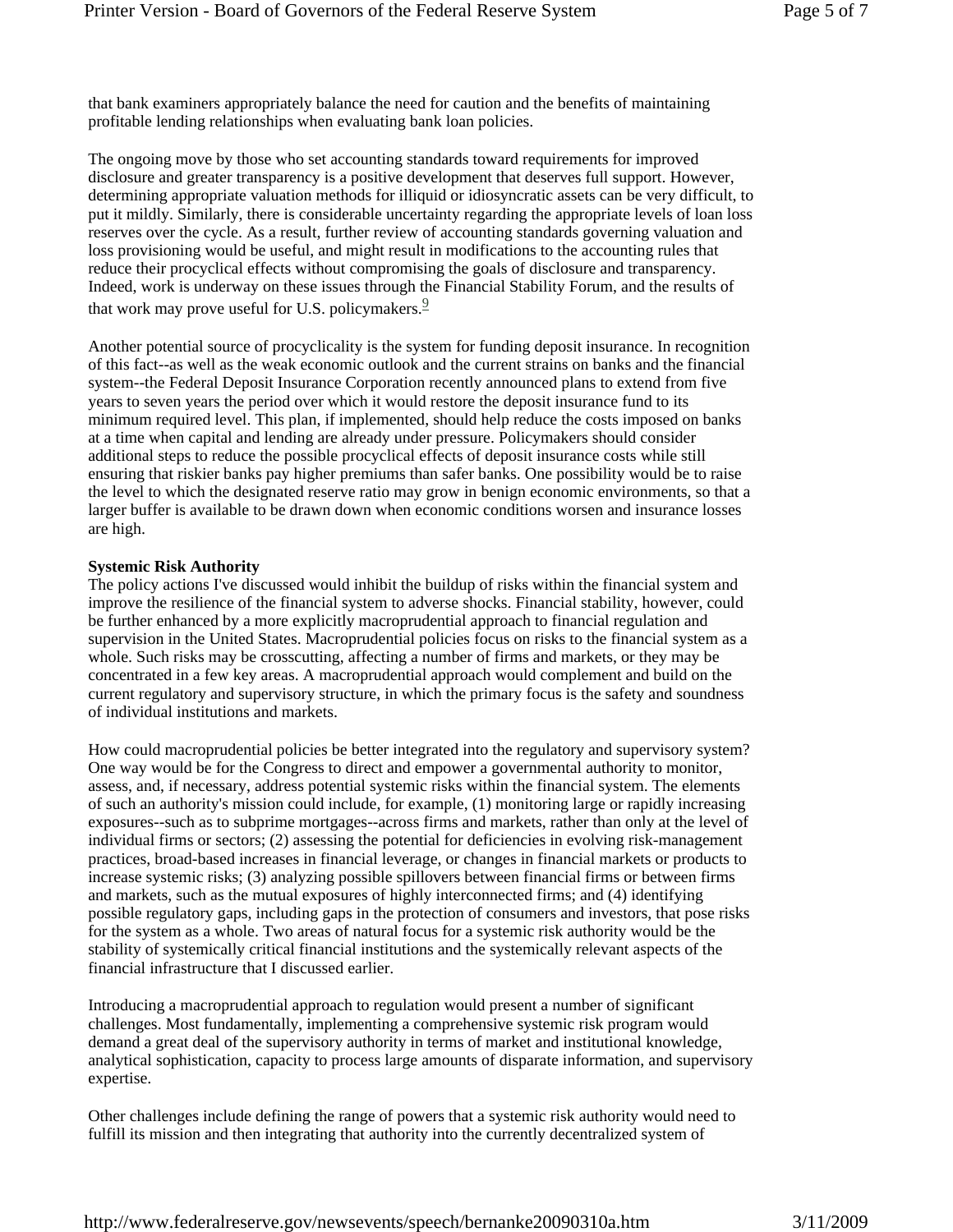financial regulation in the United States. On the one hand, it seems clear that any new systemic risk authority should rely on the information, assessments, and supervisory and regulatory programs of existing financial supervisors and regulators whenever possible. This approach would reduce the cost to both the private sector and the public sector and allow the systemic risk authority to leverage the expertise and knowledge of other supervisors. On the other hand, because the goal of any systemic risk authority would be to have a broader view of the financial system, simply relying on existing structures likely would be insufficient.

For example, a systemic risk authority would need broad authority to obtain information--through data collection and reports, or when necessary, examinations--from banks and key financial market participants, as well as from nonbank financial institutions that currently may not be subject to regular supervisory reporting requirements. A systemic risk authority likely would also need an appropriately calibrated ability to take measures to address identified systemic risks--in coordination with other supervisors, when possible, or independently, if necessary. The role of a systemic risk authority in setting standards for capital, liquidity, and risk-management practices for the financial sector also would need to be explored, given that these standards have both microprudential and macroprudential implications.

In general, much discussion will be needed regarding what can reasonably be expected from a macroprudential regime and how expectations, accountability, and authorities can best be aligned. Important decisions must be made about how the systemic risk regulation function should be structured and located within the government. Several existing agencies have data and expertise relevant to this task, so there are a variety of organizational options. In any structure, however, to ensure accountability, the scope of authorities and responsibilities must be clearly specified

Some commentators have proposed that the Federal Reserve take on the role of systemic risk authority; others have expressed concern that adding this responsibility would overburden the central bank. The extent to which this new responsibility might be a good match for the Federal Reserve depends a great deal on precisely how the Congress defines the role and responsibilities of the authority, as well as on how the necessary resources and expertise complement those employed by the Federal Reserve in the pursuit of its long-established core missions.

It seems to me that we should keep our minds open on these questions. We have been discussing them a good deal within the Federal Reserve System, and their importance warrants careful consideration by legislators and other policymakers. As a practical matter, however, effectively identifying and addressing systemic risks would seem to require the involvement of the Federal Reserve in some capacity, even if not in the lead role. As the central bank of the United States, the Federal Reserve has long figured prominently in the government's responses to financial crises. Indeed, the Federal Reserve was established by the Congress in 1913 largely as a means of addressing the problem of recurring financial panics. The Federal Reserve plays such a key role in part because it serves as liquidity provider of last resort, a power that has proved critical in financial crises throughout history. In addition, the Federal Reserve has broad expertise derived from its wide range of activities, including its role as umbrella supervisor for bank and financial holding companies and its active monitoring of capital markets in support of its monetary policy and financial stability objectives.

#### **Conclusion**

In the wake of the ongoing financial crisis, governments have moved quickly to establish a wide range of programs to support financial market functioning and foster credit flows to businesses and households. However, these necessary short-term steps must be accompanied by new policies to limit the incidence and impact of systemic risk. In my remarks today, I have emphasized the need to address the problems posed by firms that are perceived to be too big to fail, the importance of efforts to strengthen the financial infrastructure, the desirability of reducing the procyclical effects of capital regulation and accounting rules, and the potential benefits of taking a more macroprudential approach to the supervision and regulation of financial firms. Some of the policies I propose can be developed and implemented under the existing authority of financial regulators. Indeed, we are in the process of doing just that. In other cases, congressional action will be necessary to create the